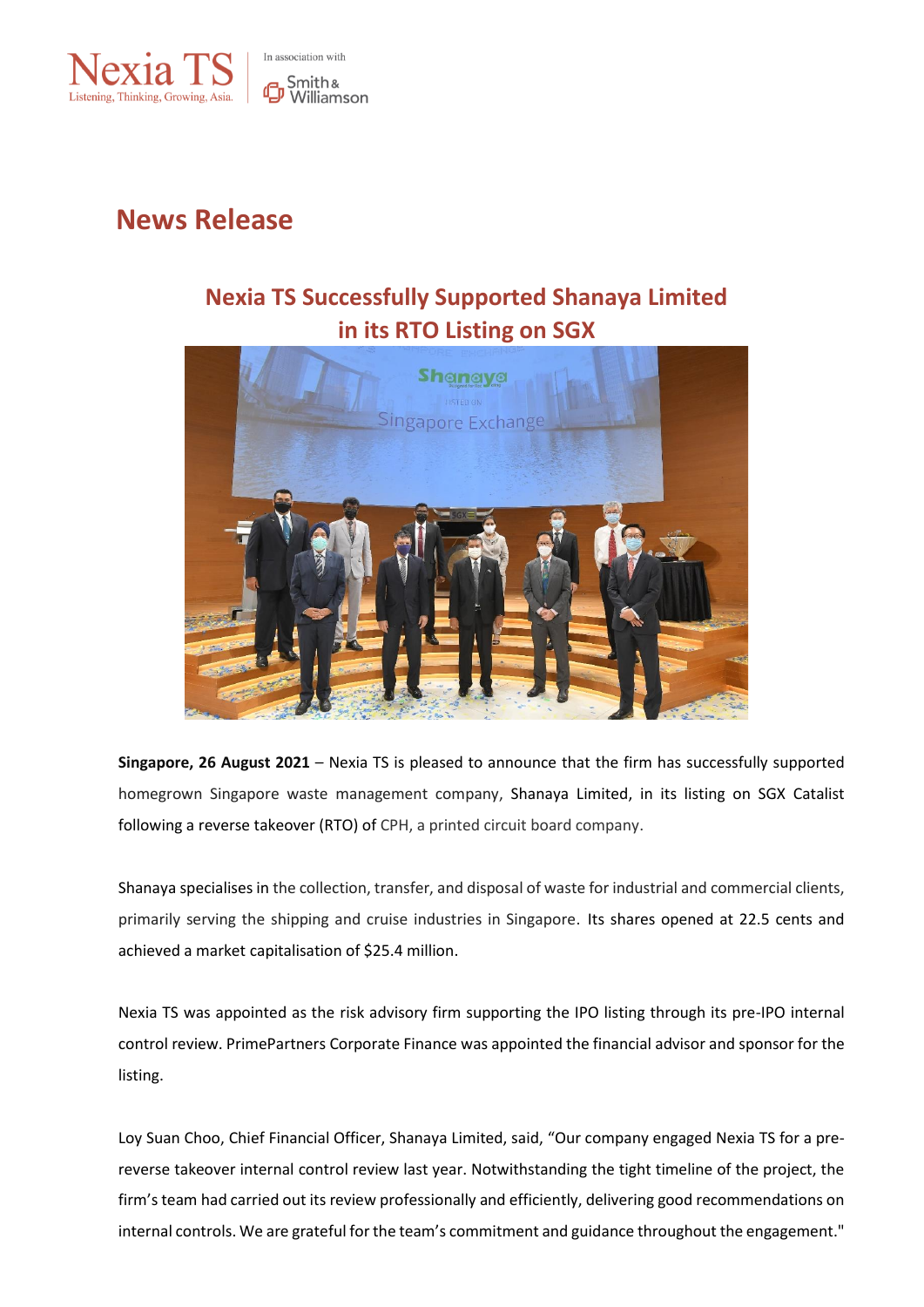

Henry Tan, Group CEO & Chief Innovation Officer, Nexia TS, said "Our heartiest congratulationsto Shanaya Limited for the successful RTO listing. We are glad to be entrusted with this important task of reviewing and improving Shanaya's internal control system. On behalf of the Risk Advisory team, we wish Shanaya continued success in waste management, resource recovery and recycling."

### **About Shanaya Limited**

Established in 2002, Shanaya Limited ("Shanaya" or the "Company") is a home-grown waste management company, specialising in the collection, transfer, and disposal of waste for industrial and commercial clients, primarily serving the shipping and cruise industries in Singapore.

Shanaya currently owns and operates two waste management facilities with a combined waste handling capacity of 250 tonnes per day and waste storage capacity of 550 tonnes per day. It provides general waste and e-waste collection, sorting, storage, resource recovery and disposal services, treatment and disposal of selected toxic industrial waste, and explosives (pyrotechnics) management services.

Shanaya embraces the "Circular Economy" approach which promotes resource sustainability through continually reusing resources. This approach supports our Singapore Green 2030 plan, addressing global environmental challenges, notably climate change, biodiversity loss, increasing waste volume and pollution. The Company is constantly exploring regenerative opportunities to recycle or upcycle all kinds of waste in a bid to recover resources and give them a new life. For more information, please visit [www.shanayagroup.com.](http://www.shanayagroup.com/)

#### **About Nexia TS:**

Founded in 1993, Nexia TS today is recognised as an established mid-tier local accounting firm. Headquartered in Singapore, the firm has strong presence in various countries across the region. Nexia TS Shanghai is a one-stop centre providing advisory services for foreign-invested enterprises in China. NTS Malaysia and NTS Myanmar provide a full suite of corporate advisory services for clientele with operations and new foreign investments in the respective countries. Being an independent member firm of Nexia International also means we have more than 35,400 staff serving clients at 752 offices in 128 countries. It is ranked as the 8<sup>th</sup> largest international accounting and consulting network. For more information, please visit [www.nexiats.com.sg.](http://www.nexiats.com.sg/)